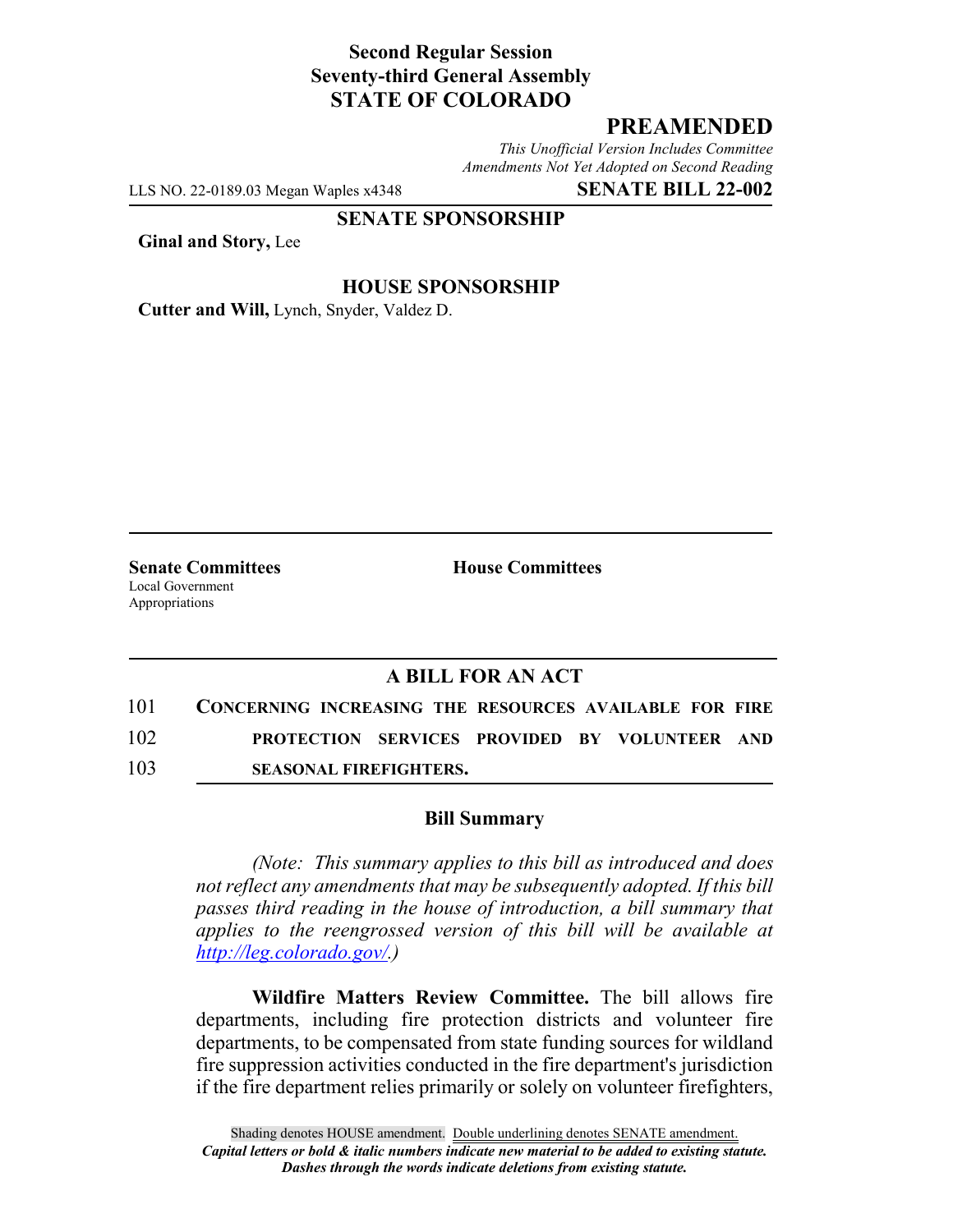the fire exceeds the department's capacity to extinguish or control, and the period of mutual aid has ended. The fire department must use money received to compensate volunteer firefighters in accordance with guidelines adopted by the division of fire prevention and control (division) in the annual wildfire preparedness plan. Boards of county commissioners are authorized to reimburse fire departments from county funds for wildland fire suppression activities conducted within the fire department's jurisdiction in the same circumstances.

The bill amends the existing local firefighter safety and disease prevention fund grant program (program) to allow grants to be spent to provide access to mental health services for seasonal and volunteer firefights involved in wildland fire suppression in addition to purchasing equipment and providing training. The bill requires the program to give priority in awarding grants to governing bodies and volunteer fire departments that:

- ! Have lost tax revenues as a result of decreased assessment values due to a wildland fire within their jurisdiction in the previous 5 years;
- Rely solely or primarily on volunteer firefighters and serve communities affected by wildland fires; or
- Demonstrate the greatest need for additional funding to ensure the safety of volunteer and seasonal firefighters.

The general assembly is required to annually appropriate \$5 million to the program and may appropriate additional money as necessary to meet the needs of governing bodies and volunteer fire departments. On or before September 1, 2032, the staff of the joint budget committee is required to report on whether the amount of the annual appropriation should be adjusted based on current needs.

In addition, the division may use money in the firefighter safety and disease prevention fund to reimburse mental and behavioral health-care specialists for services provided to firefighters who have served as volunteer or seasonal wildland firefighters, in accordance with rules adopted by the division.

1 *Be it enacted by the General Assembly of the State of Colorado:*

2 **SECTION 1.** In Colorado Revised Statutes, 24-33.5-1220, **add**

- 3 (6) as follows:
- 

4 **24-33.5-1220. Funds available - emergency fire fund - wildland**

- 5 **fire equipment repair fund wildland fire cost recovery fund -**
- 6 **creation gifts, grants, and donations authorized rules.**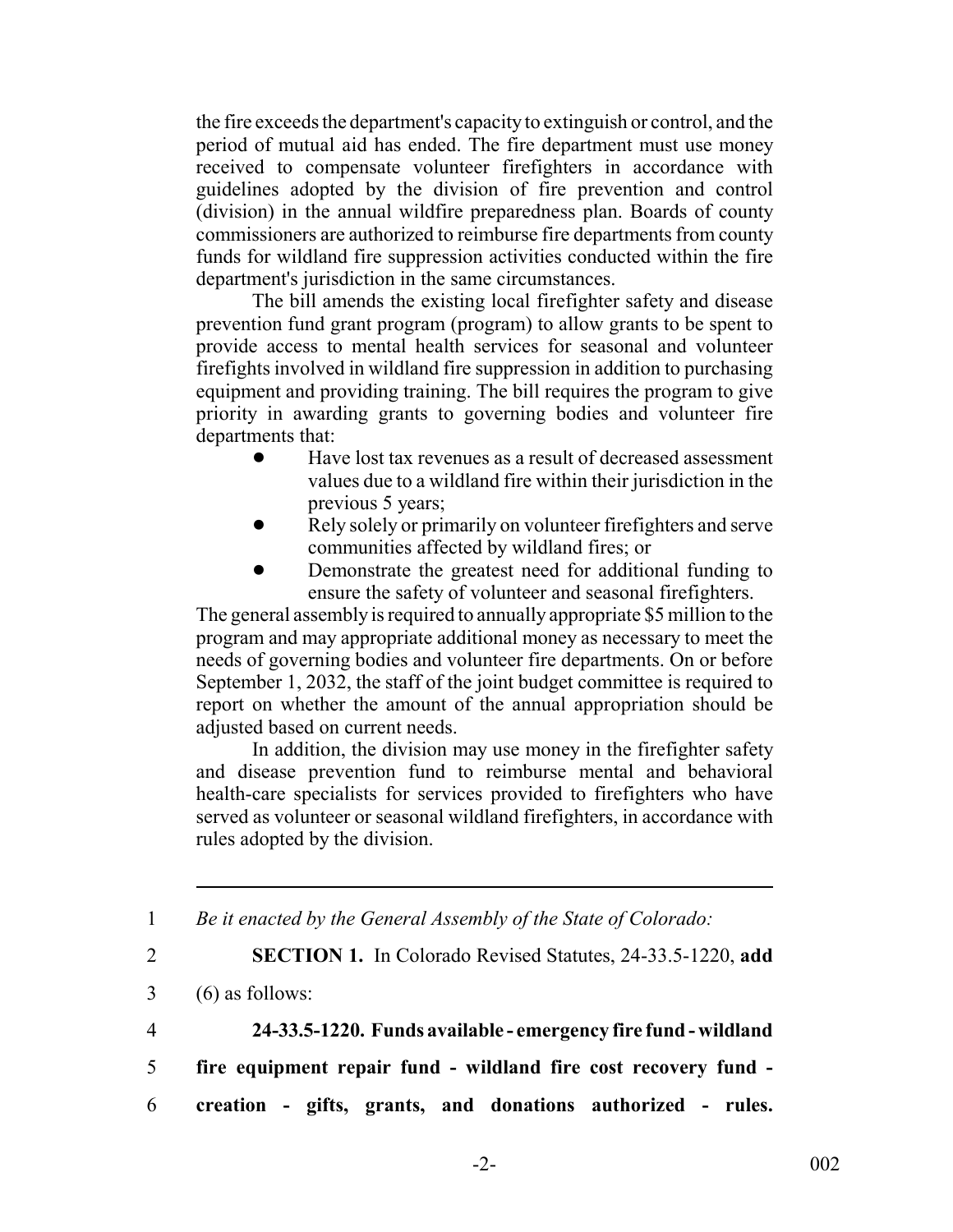(6) (a) NOTWITHSTANDING ANY OTHER PROVISION OF LAW, A FIRE DEPARTMENT IS ELIGIBLE FOR REIMBURSEMENT FOR WILDLAND FIRE SUPPRESSION ACTIVITIES WITHIN THE JURISDICTION OR DESIGNATED BOUNDARIES OF THE FIRE DEPARTMENT FROM THE GOVERNOR'S EMERGENCY FUND AND THE WILDLAND FIRE COST RECOVERY FUND IF:

 (I) THE FIRE DEPARTMENT RELIES SOLELY OR PRIMARILY ON VOLUNTEER FIREFIGHTERS TO PROVIDE FIRE PROTECTION SERVICES, AS DETERMINED UNDER GUIDELINES ADOPTED BY THE DIVISION IN THE ANNUAL WILDFIRE PREPAREDNESS PLAN REQUIRED BY SECTION 24-33.5-1227 (2)(a);

 (II) THE WILDLAND FIRE EXCEEDS THE CAPABILITIES OF THE FIRE 12 DEPARTMENT TO CONTROL OR EXTINGUISH; AND

(III) THE MUTUAL AID PERIOD FOR THAT FIRE HAS ENDED.

 (b) THE FIRE DEPARTMENT MUST USE MONEY RECEIVED PURSUANT 15 TO THIS SUBSECTION (6) TO PAY FOR THE COSTS OF EQUIPMENT USED IN FIRE SUPPRESSION ACTIVITIES IN RESPONSE TO THE FIRE AND TO COMPENSATE VOLUNTEER FIREFIGHTERS PURSUANT TO GUIDELINES ADOPTED BY THE DIVISION IN THE ANNUAL WIDLFIRE PREPAREDNESS PLAN REQUIRED BY SECTION 24-33.5-1227 (2)(a).

20 (c) THE DIVISION AND EACH COUNTY SHERIFF'S OFFICE SHALL MODIFY ANY INTERGOVERNMENTAL AGREEMENTS GOVERNING REIMBURSEMENT FOR WILDLAND FIRE SUPPRESSION ACTIVITIES AS NECESSARY TO ALLOW REIMBURSEMENT IN ACCORDANCE WITH THIS 24 SUBSECTION (6).

25 (d) THE DIRECTOR MAY PROMULGATE RULES AS NECESSARY TO 26 IMPLEMENT THIS SUBSECTION (6).

**SECTION 2.** In Colorado Revised Statutes, 24-33.5-1226,

-3- 002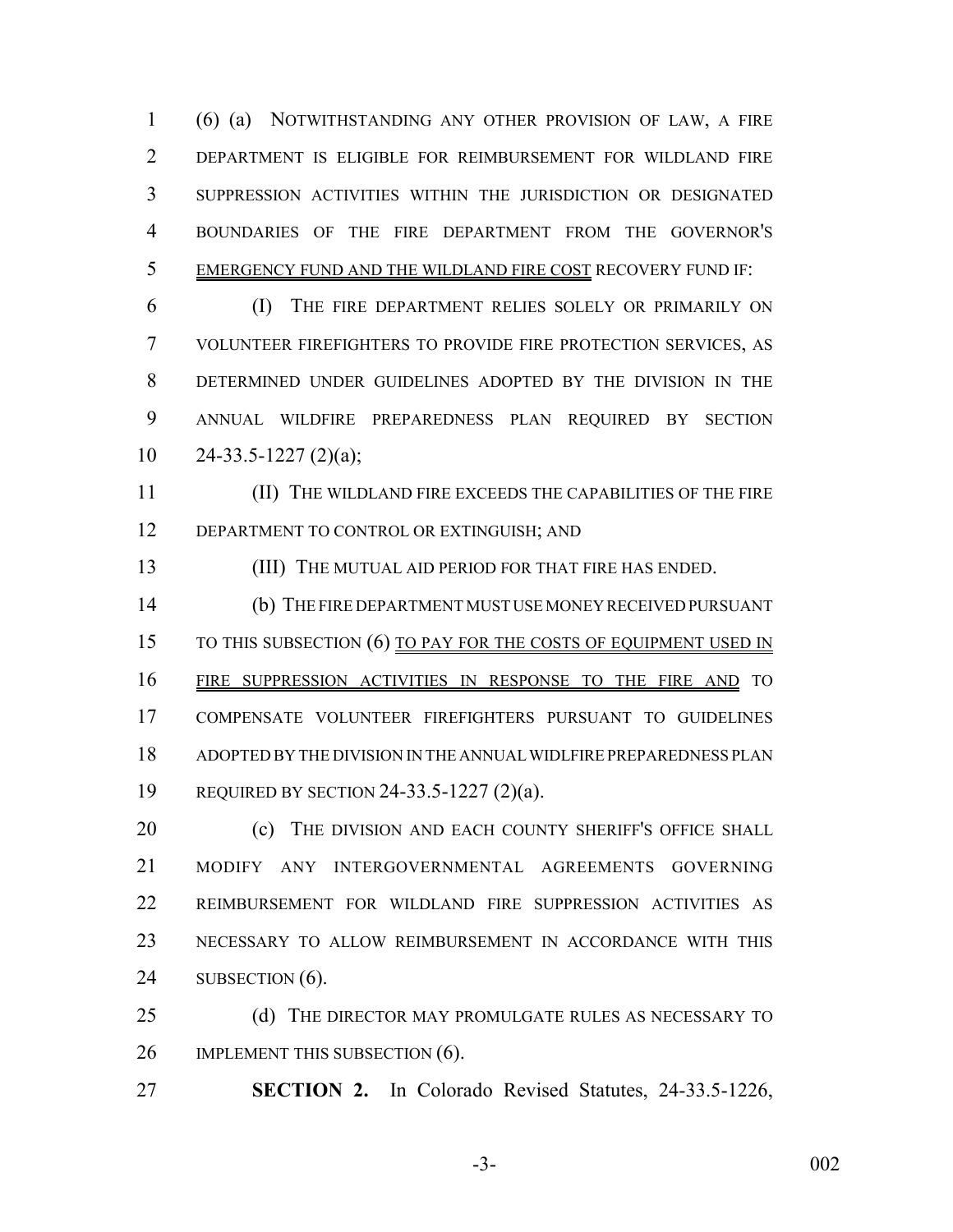**amend** (2.5) as follows:

 **24-33.5-1226. Wildfire emergency response fund - creation - gifts, grants, and donations authorized - rules.** (2.5) In addition to any other purpose for the use of money in the wildfire emergency 5 preparedness RESPONSE fund specified in this section, the division may use money in the fund to provide wildfire suppression assistance to county sheriffs, municipal fire departments, or fire protection districts throughout the state at no cost to such entities pursuant to annual guidelines published by the division in the wildfire preparedness plan required by section 24-33.5-1227 (2)(a). **SECTION 3.** In Colorado Revised Statutes, 24-33.5-1231,

12 **amend** (1), (2),  $(3)(a)$ , (3)(b), and (4); and **add** (3.5) as follows:

 **24-33.5-1231. Local firefighter safety and disease prevention fund - creation - grants - rules.** (1) There is hereby created in the state treasury the local firefighter safety and disease prevention fund. The fund 16 consists of all moneys MONEY that may be appropriated OR TRANSFERRED 17 to the fund by the general assembly and all private and public moneys 18 MONEY received through gifts, grants, or donations that are IS transmitted to the state treasurer and credited to the fund. The state treasurer shall 20 credit all interest earned from the investment of moneys MONEY in the 21 fund to the fund. The moneys MONEY in the fund are IS hereby continuously appropriated to the division for the purposes indicated in 23 this section. Any moneys MONEY not expended at the end of each fiscal 24 vear remain REMAINS in the fund and shall not be transferred to or revert to the general fund.

27 (2) The division shall use the moneys MONEY in the fund to award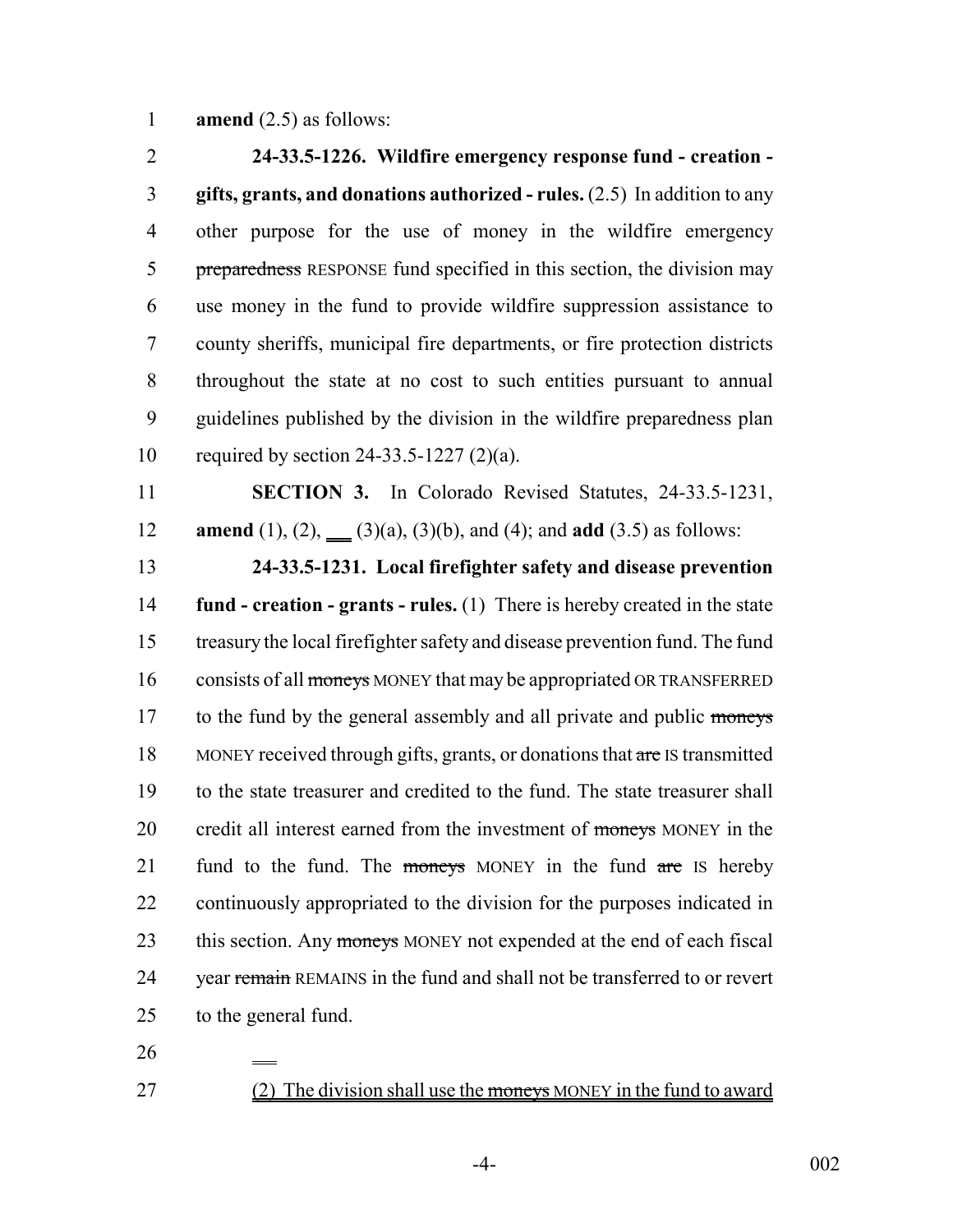need-based grants to governing bodies and volunteer fire departments to provide funding or reimbursement for equipment and training designed to increase firefighter safety and prevent occupation-related diseases, INCLUDING THE COSTS OF DISPOSING OF AND REPLACING DAMAGED OR OBSOLETE EQUIPMENT. The division may expend up to three percent per year from the fund for its direct and indirect costs in administering the grant program. The general assembly intends that the need-based grants from the fund are in addition to, and do not supplant, other sources of funding regarding firefighting. (3) The director shall promulgate rules governing the award of grants pursuant to subsection (2) of this section, including consideration of: (a) The recommendations of the fire service training, certification, and firefighter safety advisory board, created in section 24-33.5-1204 (1), concerning the grant application process, funding priorities, and the criteria for awarding grants, SUBJECT TO THE REQUIREMENTS OF 17 SUBSECTION (3.5) OF THIS SECTION; (b) How to structure the grant application process, which must include a merit-based, peer-review process with grant reviewers from the Colorado state fire chiefs, Colorado professional fire fighters association, 21 and the Colorado state fire fighters association, AND INDIVIDUALS WITH EXPERIENCE AS VOLUNTEER FIREFIGHTERS in equal representation. The

 peer reviewers shall make recommendations to the director on the award of grants under the program.

25 (3.5) IN AWARDING GRANTS, THE DIVISION SHALL GIVE PRIORITY TO GOVERNING BODIES AND VOLUNTEER FIRE DEPARTMENTS THAT:

(a) DEMONSTRATE THE GREATEST NEED FOR ADDITIONAL FUNDING

-5- 002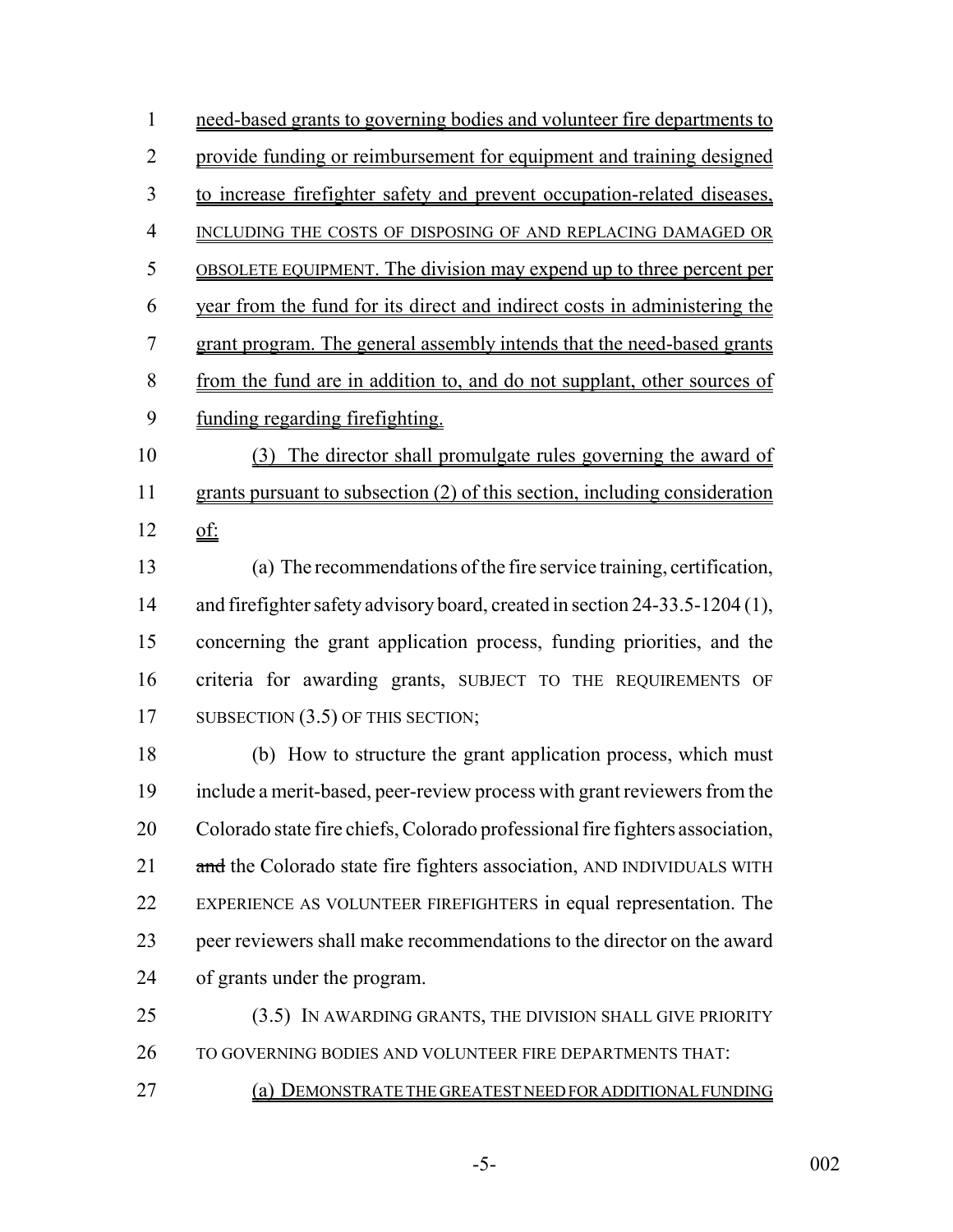1 TO ENSURE THE SAFETY OF VOLUNTEER AND SEASONAL FIREFIGHTERS;

 (b) DEMONSTRATE A LOSS OF TAX REVENUE DUE TO DECREASED ASSESSMENT VALUES AS A RESULT OF A WILDLAND FIRE IN THE FIRE DEPARTMENT'S JURISDICTION IN THE PREVIOUS FIVE YEARS; OR

 (c) RELY PRIMARILY OR SOLELY ON VOLUNTEER FIREFIGHTERS AND ARE SERVING COMMUNITIES AFFECTED BY WILDLAND FIRES.

 (4) (a) (I) On July 1, 2018, the state treasurer shall transfer two 8 hundred fifty thousand dollars from the general fund to the fund FOR EACH FISCAL YEAR, THE GENERAL ASSEMBLY SHALL APPROPRIATE FOUR MILLION DOLLARS FROM THE GENERAL FUND TO THE FUND FOR THE IMPLEMENTATION OF THIS SECTION. THE GENERAL ASSEMBLY MAY APPROPRIATE ADDITIONAL MONEY TO THE FUND AS NECESSARY TO MEET THE NEEDS OF FIRE DEPARTMENTS ACROSS THE STATE.

14 (II) ON OR BEFORE SEPTEMBER 1, 2032, THE STAFF OF THE JOINT BUDGET COMMITTEE SHALL REVIEW THE IMPLEMENTATION OF THE GRANT PROGRAM AND MAKE A RECOMMENDATION TO THE JOINT BUDGET COMMITTEE AND TO THE WILDFIRE MATTERS REVIEW COMMITTEE OR ANY SUCCESSOR COMMITTEE AS TO WHETHER THE ANNUAL APPROPRIATION REQUIRED BY SUBSECTION (4)(a)(I) OF THIS SECTION SHOULD BE ADJUSTED BASED ON THE CURRENT NEEDS OF FIRE DEPARTMENTS ACROSS THE STATE. (b) (I) SUBJECT TO AVAILABLE APPROPRIATIONS, the division shall 22 use this money to make AWARD grants under subsection (2) of AT LEAST 23 ONCE ANNUALLY IN ACCORDANCE WITH this section In no event shall any 24 individual grant be in excess of the amount of twenty-five thousand 25 dollars AND SHALL ALLOW GOVERNING BODIES AND VOLUNTEER FIRE DEPARTMENTS TO SUBMIT APPLICATIONS THROUGHOUT THE YEAR ON AN 27 AS-NEEDED BASIS DUE TO EMERGENT CIRCUMSTANCES.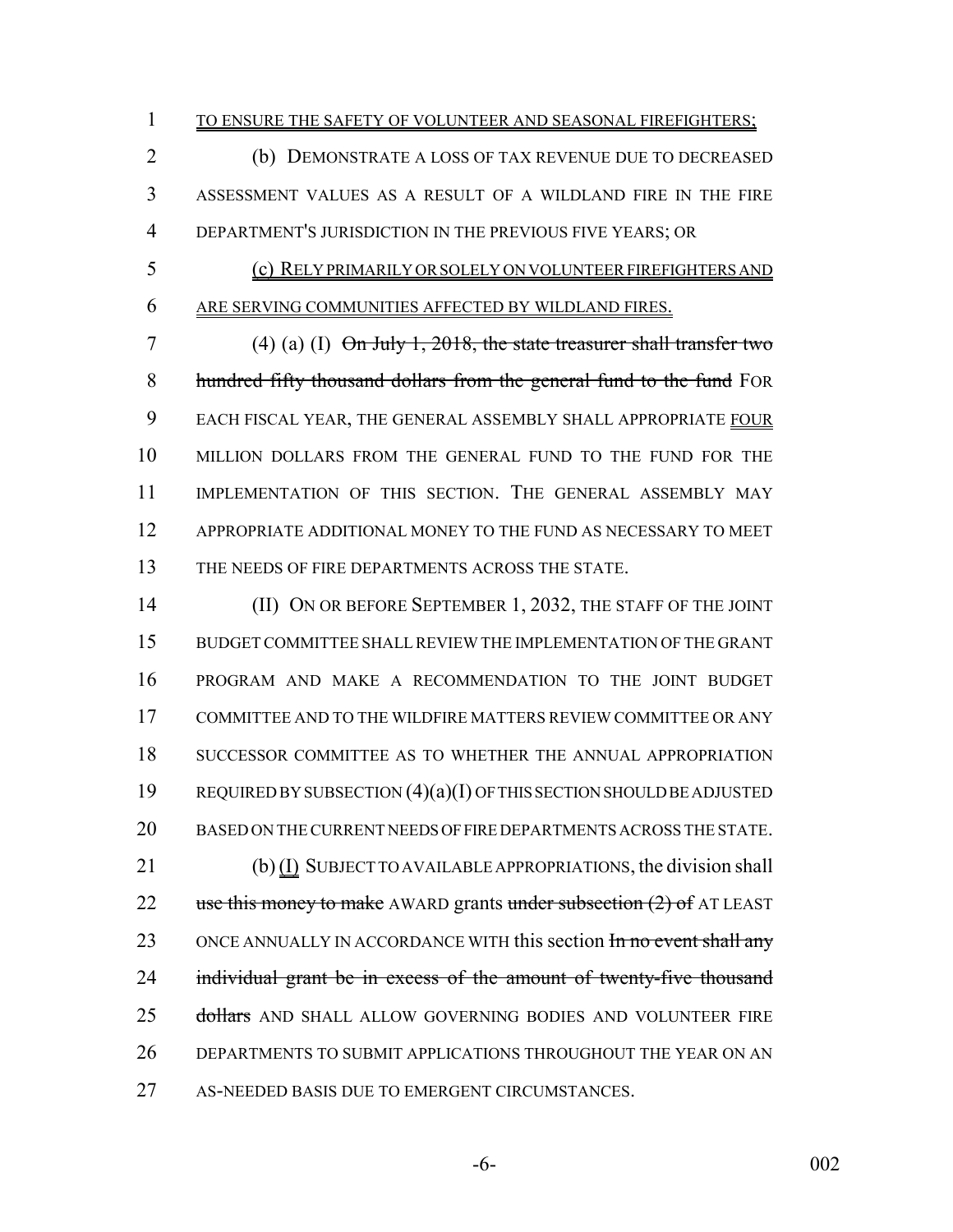| 1              | THE DIVISION MAY USE A PORTION OF THE MONEY IN THE FUND               |
|----------------|-----------------------------------------------------------------------|
| $\overline{2}$ | TO DIRECTLY PURCHASE AND DISTRIBUTE PROTECTIVE EOUIPMENT TO           |
| 3              | GOVERNING BODIES AND VOLUNTEER FIRE DEPARTMENTS TO DIRECTLY           |
| 4              | PAY FOR TRAINING DESIGNED TO INCREASE FIREFIGHTER SAFETY AND          |
| 5              | PREVENT OCCUPATION-RELATED DISEASES FOR GOVERNING BODIES AND          |
| 6              | VOLUNTEER FIRE DEPARTMENTS OR TO REIMBURSE GOVERNING BODIES           |
| $\overline{7}$ | AND VOLUNTEER FIRE DEPARTMENTS FOR THE COSTS OF PROTECTIVE            |
| 8              | EQUIPMENT AND TRAINING WITHOUT REQUIRING A GRANT APPLICATION          |
| 9              | AND PEER REVIEW PROCESS PURSUANT TO SUBSECTIONS (2) AND (3) OF        |
| 10             | THIS SECTION. IN DISTRIBUTING EQUIPMENT, PAYING FOR TRAINING, OR      |
| 11             | PROVIDING REIMBURSEMENT PURSUANT TO THIS SUBSECTION $(4)(b)(II)$ .    |
| 12             | THE DIVISION SHALL PRIORITIZE GOVERNING BODIES AND VOLUNTEER FIRE     |
| 13             | DEPARTMENTS IN ACCORDANCE WITH THE CRITERIA SPECIFIED IN              |
| 14             | SUBSECTION (3.5) OF THIS SECTION.                                     |
| 15             | (5)<br>THE DIVISION SHALL SUBMIT AN ANNUAL REPORT ON THE              |
| 16             | EXPENDITURES FROM THE LOCAL FIREFIGHTER SAFETY AND DISEASE            |
| 17             | PREVENTION FUND TO THE WILDFIRE MATTERS REVIEW COMMITTEE              |
| 18             | CREATED IN SECTION 2-3-1602. THE REPORT MUST INCLUDE INFORMATION      |
| 19             | ON THE NUMBER OF GRANTS MADE AND THE NUMBER OF VOLUNTEER AND          |
| 20             | PAID FIREFIGHTERS IN EACH FIRE DEPARTMENT THAT RECEIVED A GRANT,      |
| 21             | TRAINING PURSUANT<br><b>THIS</b><br>EQUIPMENT, OR<br>TO<br>SECTION.   |
| 22             | NOTWITHSTANDING THE REQUIREMENT IN SECTION $24-1-136$ $(11)(a)(I)$ ,  |
| 23             | THE REQUIREMENT TO SUBMIT THE REPORT REQUIRED IN THIS SUBSECTION      |
| 24             | (5) CONTINUES INDEFINITELY.                                           |
| 25             | <b>SECTION 4.</b> In Colorado Revised Statutes, add part 5 to article |
| 26             | <u>5 of title 29 as follows:</u>                                      |
| 27             | PART <sub>5</sub>                                                     |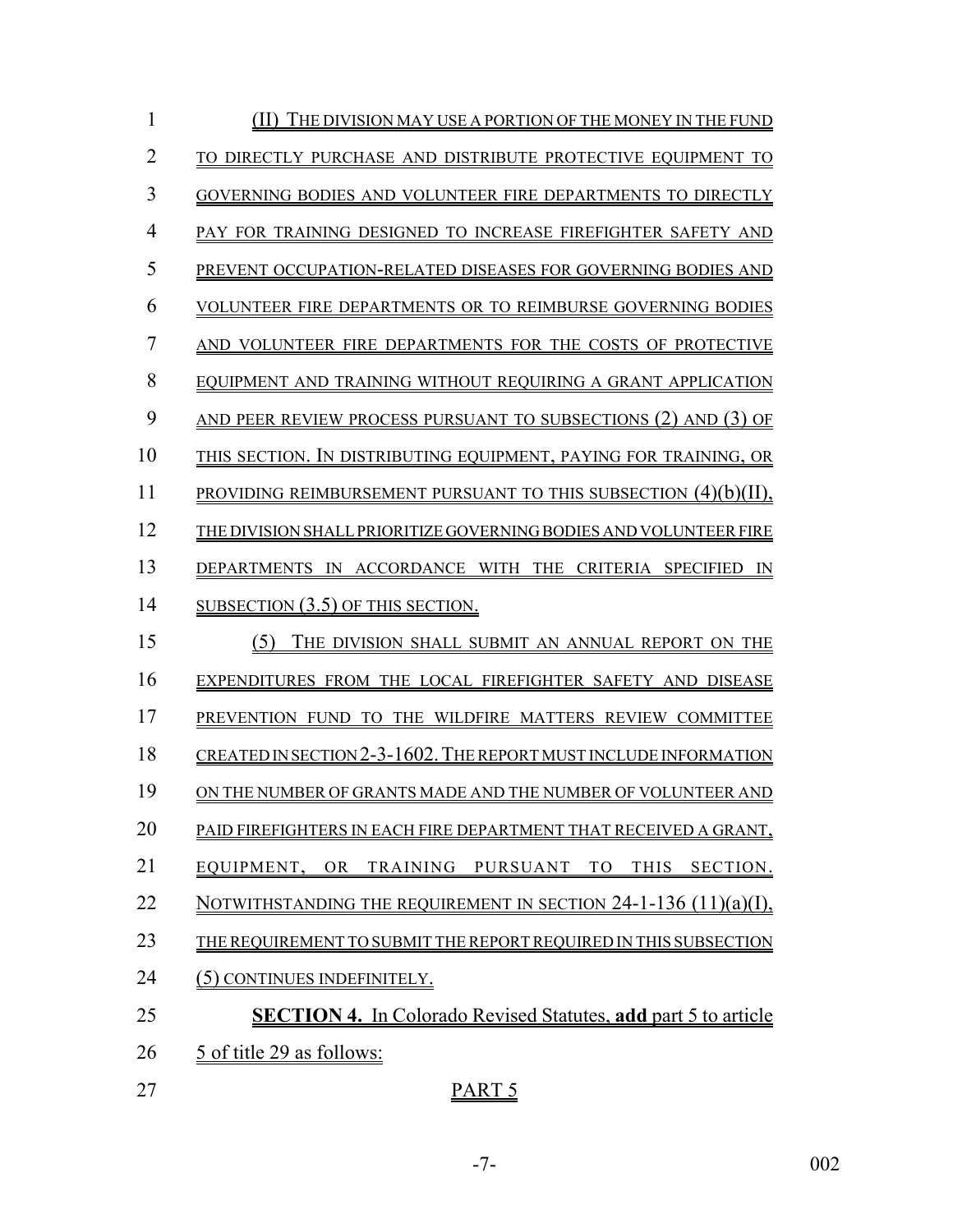| $\mathbf{1}$   | FIREFIGHTER BEHAVIORAL HEALTH                                      |
|----------------|--------------------------------------------------------------------|
| $\overline{2}$ | <b>BENEFITS PROGRAM</b>                                            |
| 3              | 29-5-501. Definitions. As USED IN THIS PART 5, UNLESS THE          |
| $\overline{4}$ | <b>CONTEXT OTHERWISE REQUIRES:</b>                                 |
| 5              | (1) "BEHAVIORAL HEALTH CARE SERVICES" INCLUDES BUT IS NOT          |
| 6              | LIMITED TO INPATIENT AND OUTPATIENT SERVICES TO PREVENT, IDENTIFY, |
| $\overline{7}$ | AND TREAT SUBSTANCE USE DISORDERS, SUBSTANCE MISUSE, SLEEP         |
| 8              | DISORDERS, AND MENTAL HEALTH DISORDERS, INCLUDING SERVICES TO      |
| 9              | SUPPORT AN INDIVIDUAL'S SOCIAL-EMOTIONAL HEALTH.                   |
| 10             | $(2)$ $(a)$ "EMPLOYER" MEANS:                                      |
| 11             | (I) A MUNICIPALITY, SPECIAL DISTRICT, FIRE AUTHORITY, OR           |
| 12             | COUNTY IMPROVEMENT DISTRICT THAT EMPLOYS ONE OR MORE               |
| 13             | <b>FIREFIGHTERS;</b>                                               |
| 14             | (II) THE DIVISION OF FIRE PREVENTION AND CONTROL CREATED IN        |
| 15             | <b>SECTION 24-33.5-1201; AND</b>                                   |
| 16             | (III)<br>A COUNTY SHERIFF, IF THE COUNTY SHERIFF IS THE            |
| 17             | AUTHORITY WITH JURISDICTION TO PROVIDE FIRE SUPPRESSION AND        |
| 18             | RESPONSE SERVICES WITHIN THE COUNTY SHERIFF'S JURISDICTION.        |
| 19             | "EMPLOYER" DOES NOT INCLUDE A POWER AUTHORITY<br>(b)               |
| 20             | CREATED PURSUANT TO SECTION 29-1-204 OR A MUNICIPALLY OWNED        |
| 21             | UTILITY.                                                           |
| 22             | "FIREFIGHTER" MEANS A FULL-OR PART-TIME EMPLOYEE OF AN             |
| 23             | EMPLOYER WHOSE DUTIES ARE DIRECTLY INVOLVED WITH THE PROVISION     |
| 24             | OF FIRE PROTECTION SERVICES AND A VOLUNTEER FIREFIGHTER AS         |
| 25             | DEFINED IN SECTION 31-30-1102, INCLUDING A PERSON MEETING THIS     |
| 26             | DEFINITION WHO PROVIDES VOLUNTEER SERVICES TO A FIRE AUTHORITY     |
| 27             | CREATED BY AN INTERGOVERNMENTAL AGREEMENT PROVIDING FIRE           |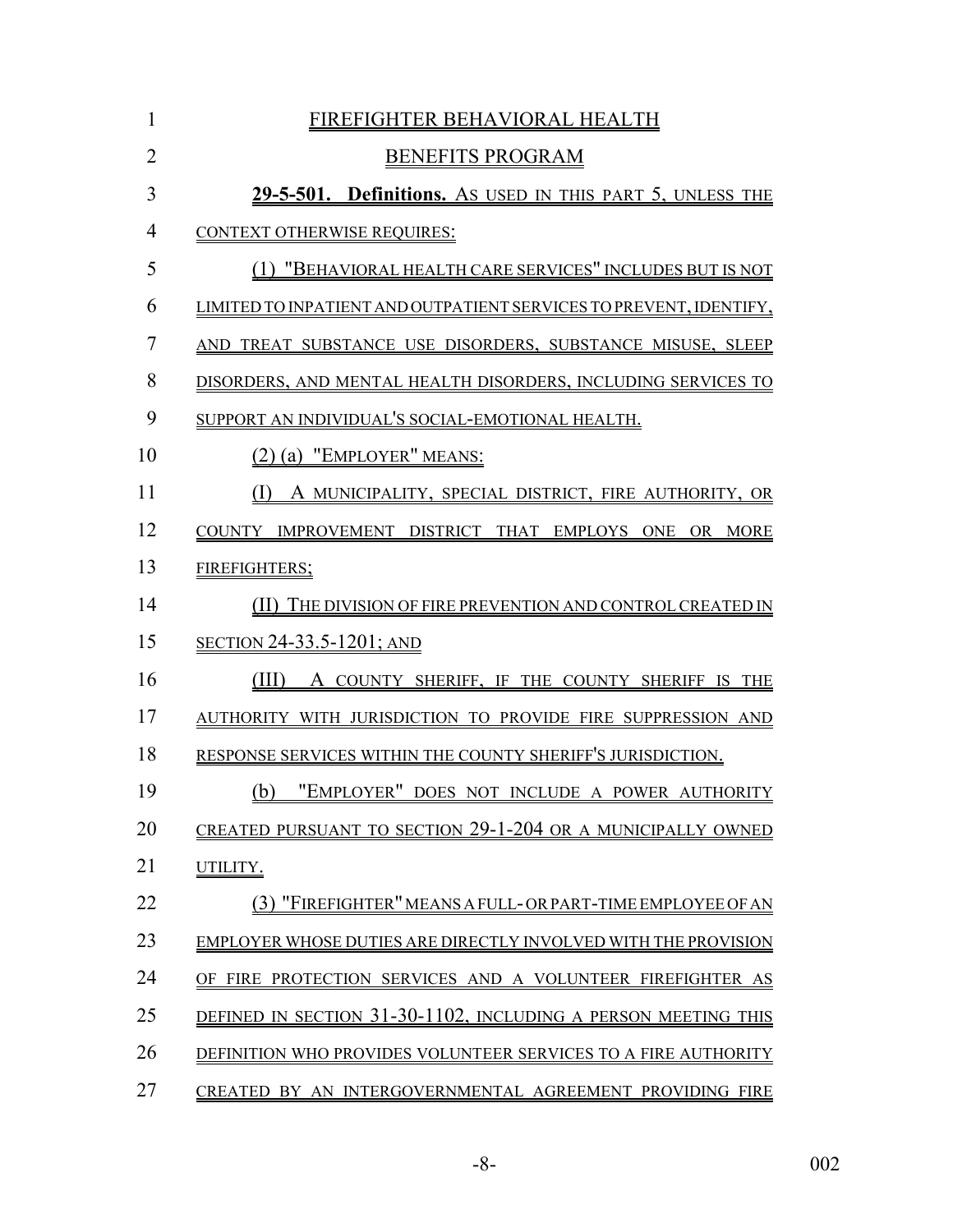1 PROTECTION.

 (4) "FUND" MEANS THE FIREFIGHTER BEHAVIORAL HEALTH BENEFIT PROGRAM CASH FUND CREATED IN SECTION 29-5-502 (3). (5) "TRUST" MEANS A MULTIPLE EMPLOYER HEALTH TRUST, AS DESCRIBED IN SECTION 10-3-903.5 (7)(b)(I), ESTABLISHED FOR THE PURPOSES OF THIS PART 5. **29-5-502. Required benefits - firefighter behavioral health benefit cash fund - reimbursement.** (1) AN EMPLOYER SHALL PAY CONTRIBUTIONS INTO A MULTIPLE EMPLOYER HEALTH TRUST, AS DESCRIBED IN SECTION 10-3-903.5 (7)(b)(I), THAT IS ESTABLISHED FOR THE PURPOSES OF THIS PART 5 IN ORDER TO PROVIDE BEHAVIORAL HEALTH 12 CARE SERVICES TO ITS FIREFIGHTERS. (2) THE TRUST SHALL ESTABLISH EMPLOYERS' CONTRIBUTION LEVELS AND SHALL PROVIDE THE BEHAVIORAL HEALTH CARE SERVICES TO EACH EMPLOYER'S FIREFIGHTERS FOR UP TO TEN YEARS AFTER THE FIREFIGHTER CEASES EMPLOYMENT OR VOLUNTEERING FOR THE EMPLOYER. (3) (a) THERE IS CREATED IN THE STATE TREASURY THE FIREFIGHTER BEHAVIORAL HEALTH BENEFIT PROGRAM CASH FUND. THE FUND CONSISTS OF ANY MONEY THAT THE GENERAL ASSEMBLY MAY APPROPRIATE OR TRANSFER TO THE FUND. 22 (b) THE STATE TREASURER SHALL CREDIT ALL INTEREST AND 23 INCOME DERIVED FROM THE DEPOSIT AND INVESTMENT OF MONEY IN THE FUND TO THE FUND. (c) MONEY IN THE FUND IS CONTINUOUSLY APPROPRIATED TO THE DEPARTMENT OF LOCAL AFFAIRS FOR THE PURPOSE OF REIMBURSING EMPLOYERS FOR THE DIRECT COSTS OF COMPLYING WITH THIS SECTION.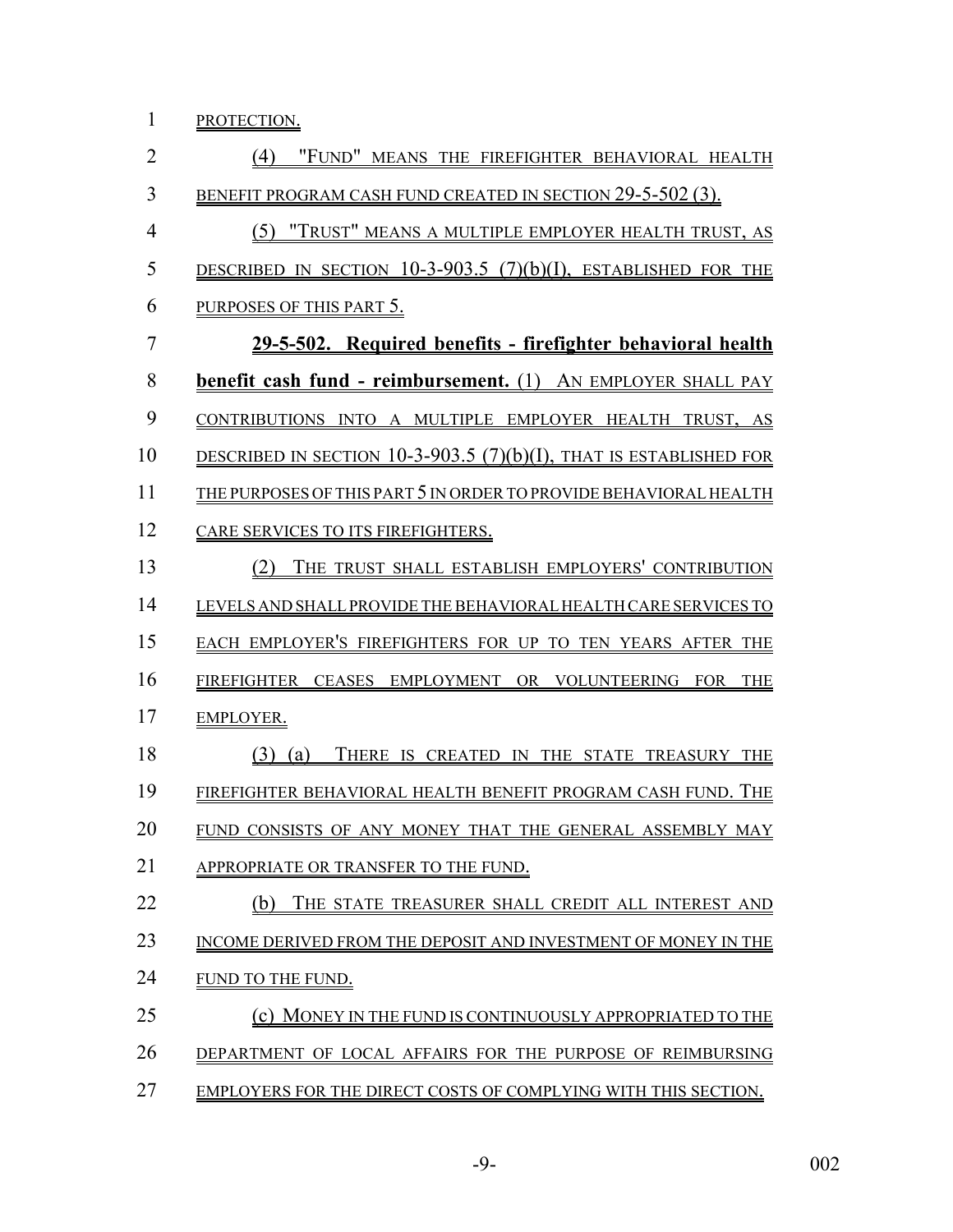| $\mathbf{1}$   | (d) SUBJECT TO SUFFICIENT MONEY BEING AVAILABLE IN THE             |
|----------------|--------------------------------------------------------------------|
| $\overline{2}$ | FUND, THE DEPARTMENT OF LOCAL AFFAIRS SHALL FULLY REIMBURSE        |
| 3              | EMPLOYERS FROM THE FUND FOR THE DIRECT COSTS OF PAYING             |
| $\overline{4}$ | CONTRIBUTIONS TO THE TRUST IN ACCORDANCE WITH THIS PART 5. THE     |
| 5              | DEPARTMENT OF LOCAL AFFAIRS MAY USE A PORTION OF THE MONEY IN      |
| 6              | THE FUND TO PAY ITS DIRECT AND INDIRECT COSTS IN IMPLEMENTING THIS |
| 7              | SECTION.                                                           |
| 8              | (e)<br>IF THE DEPARTMENT OF LOCAL AFFAIRS, IN CONSULTATION         |
| 9              | WITH THE TRUST, DETERMINES THAT THE MONEY IN THE FUND EXCEEDS      |
| 10             | THE AMOUNT NEEDED TO FULLY REIMBURSE EMPLOYERS PURSUANT TO         |
| 11             | SUBSECTION (3)(d) OF THIS SECTION IN A GIVEN FISCAL YEAR, THE      |
| 12             | EXECUTIVE DIRECTOR OF THE DEPARTMENT OF LOCAL AFFAIRS MAY          |
| 13             | DIRECT THE STATE TREASURER TO TRANSFER THE EXCESS AMOUNTS TO       |
| 14             | THE LOCAL FIREFIGHTER SAFETY AND DISEASE PREVENTION FUND CREATED   |
| 15             | IN SECTION 24-33.5-1231 (1).                                       |
| 16             | (4) (a) FOR EACH FISCAL YEAR, THE GENERAL ASSEMBLY SHALL           |
| 17             | APPROPRIATE ONE MILLION DOLLARS FROM THE GENERAL FUND TO THE       |
| 18             | FUND. THE GENERAL ASSEMBLY MAY APPROPRIATE ADDITIONAL MONEY        |
| 19             | TO THE FUND AS NECESSARY TO MEET THE BEHAVIORAL HEALTH CARE        |
| 20             | NEEDS OF FIREFIGHTERS ACROSS THE STATE.                            |
| 21             | (b) ON OR BEFORE SEPTEMBER 1, 2032, THE STAFF OF THE JOINT         |
| 22             | BUDGET COMMITTEE SHALL REVIEW THE IMPLEMENTATION OF THIS PART      |
| 23             | 5 AND MAKE A RECOMMENDATION TO THE JOINT BUDGET COMMITTEE AND      |
| 24             | TO THE WILDFIRE MATTERS REVIEW COMMITTEE OR ANY SUCCESSOR          |
| 25             | COMMITTEE AS TO WHETHER THE ANNUAL APPROPRIATION REQUIRED BY       |
| 26             | SUBSECTION (4)(a) OF THIS SECTION SHOULD BE ADJUSTED BASED ON THE  |
| 27             | CURRENT BEHAVIORAL HEALTH CARE NEEDS OF FIREFIGHTERS.              |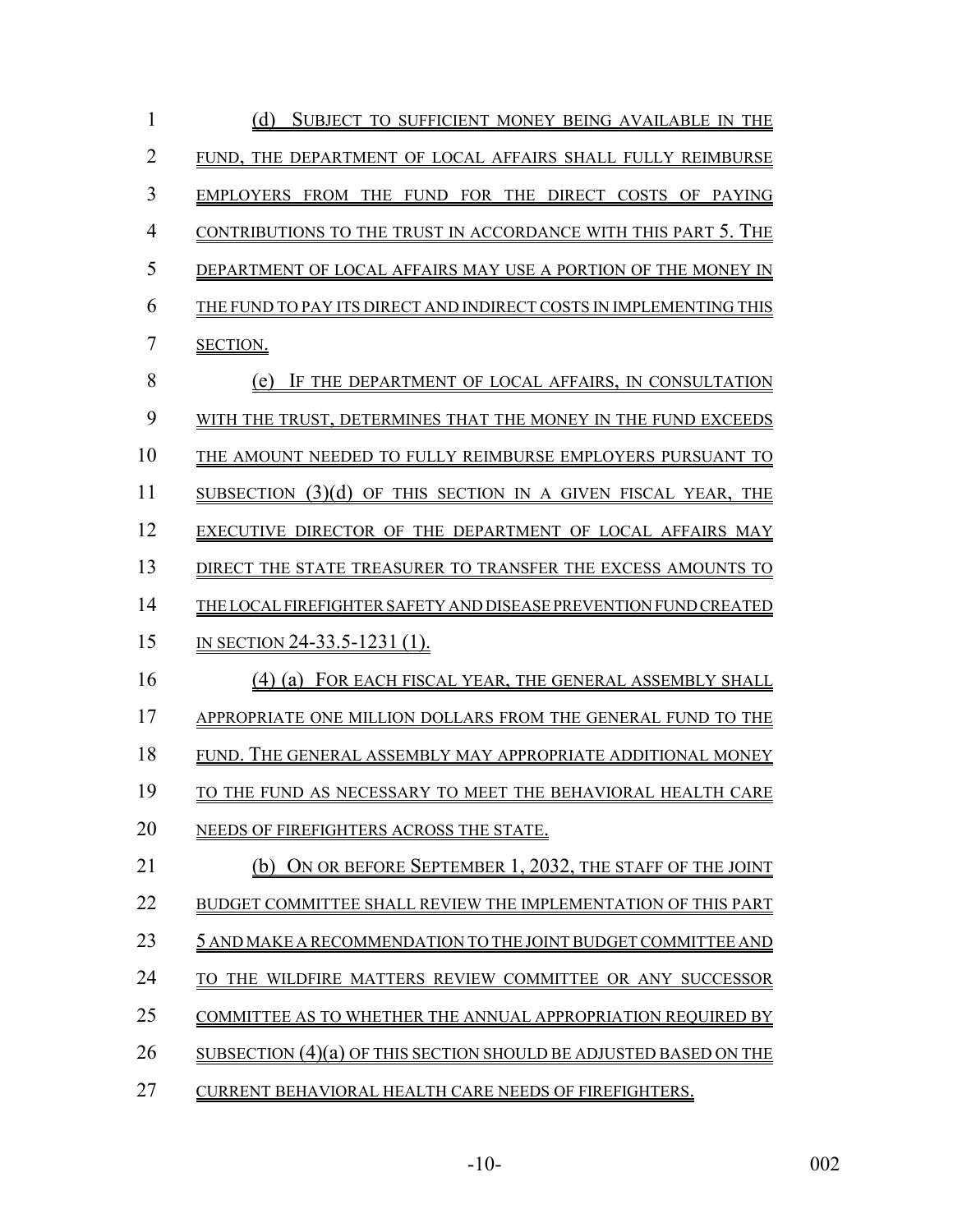| $\mathbf{1}$   | (5) IF, AT ANY TIME, THE FUNDING PROVIDED FOR THE BENEFIT           |
|----------------|---------------------------------------------------------------------|
| $\overline{2}$ | REQUIRED BY THIS SECTION IS INSUFFICIENT TO COVER THE COST OF THE   |
| 3              | TO FULLY REIMBURSE EMPLOYERS FOR THEIR<br>BENEFIT AND               |
| $\overline{4}$ | CONTRIBUTIONS, THEN THE REQUIREMENT IN THIS SECTION TO              |
| 5              | PARTICIPATE IN THE TRUST BECOMES OPTIONAL PURSUANT TO SECTION       |
| 6              | <u>29-1-304.5.</u>                                                  |
| $\overline{7}$ | (6) FOR THE PURPOSE OF EMPLOYER POLICIES AND BENEFITS, THE          |
| 8              | NEED FOR BEHAVIORAL HEALTH CARE SCREENING OR SERVICES IS TREATED    |
| 9              | AS AN ON-THE-JOB INJURY OR ILLNESS. THIS SUBSECTION (6) DOES NOT    |
| 10             | AFFECT ANY DETERMINATION AS TO WHETHER THE BEHAVIORAL HEALTH        |
| 11             | CARE NEED IS COVERED UNDER THE "WORKERS' COMPENSATION ACT OF        |
| 12             | <u>Colorado", articles 40 to 47 of title 8.</u>                     |
| 13             | THE BENEFITS COVERED OR PAID FOR PURSUANT TO THIS                   |
| 14             | SECTION MUST BE OFFSET BY ANY PAYMENTS MADE UNDER THE               |
| 15             | <u>"WORKERS COMPENSATION ACT OF COLORADO", ARTICLES 40 TO 47 OF</u> |
| 16             | <u>TITLE 8.</u>                                                     |
| 17             | $29-5-503$ . Authority of the trust - rules - report. (1) IN        |
| 18             | ADDITION TO ANY OTHER AUTHORITY GIVEN TO THE TRUST, THE TRUST       |
| 19             | HAS THE AUTHORITY TO:                                               |
| 20             | CREATE A PROGRAM DESCRIPTION TO FURTHER DEFINE THE<br>(a)           |
| 21             | BENEFITS AVAILABLE PURSUANT TO THIS PART 5;                         |
| 22             | ESTABLISH AND MODIFY THE CONTRIBUTION RATES, BENEFIT<br>(b)         |
| 23             | LEVELS, AND STRUCTURE OF THE BENEFITS PROVIDED BASED ON             |
| 24             | ACTUARIAL RECOMMENDATIONS AND WITH INPUT FROM A COMMITTEE OF        |
| 25             | THE TRUST CONSISTING OF REPRESENTATIVES FROM LABOR, MANAGEMENT,     |
| 26             | VOLUNTEER, AND TRUST ADMINISTRATION; AND                            |
| 27             | ADOPT POLICIES AND PROCEDURES FOR THE ADMINISTRATION<br>(c)         |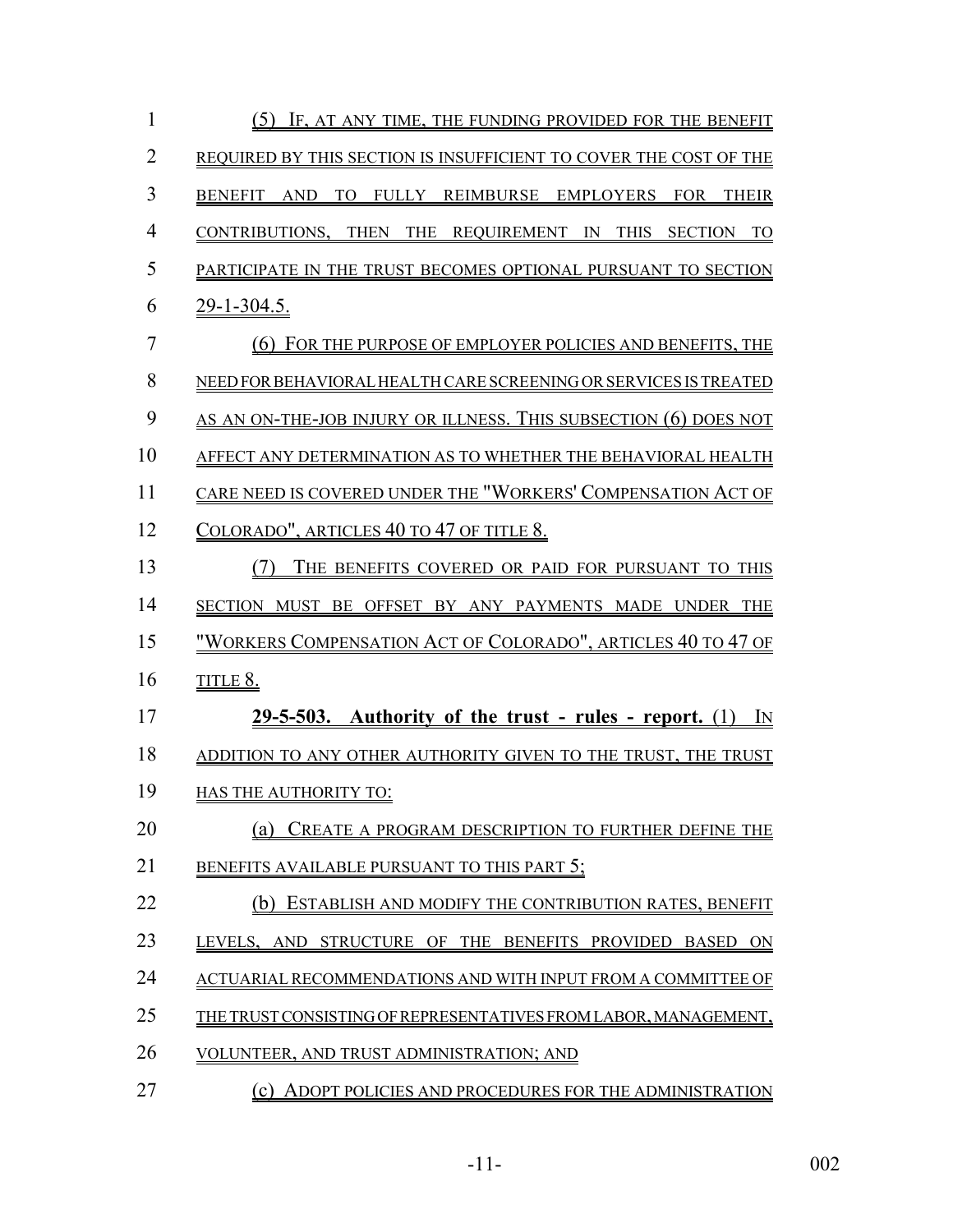1 OF THE TRUST.

| $\overline{2}$ | (2) ON OR BEFORE OCTOBER 1, 2024, THE TRUST, TOGETHER WITH                         |
|----------------|------------------------------------------------------------------------------------|
| 3              | THE DIVISION OF FIRE PREVENTION AND CONTROL IN THE DEPARTMENT OF                   |
| 4              | PUBLIC SAFETY AND THE DEPARTMENT OF LOCAL AFFAIRS, SHALL SUBMIT                    |
| 5              | A REPORT TO THE WILDFIRE MATTERS REVIEW COMMITTEE ON THE                           |
| 6              | IMPLEMENTATION OF THIS PART 5. THE REPORT MUST, AT A MINIMUM:                      |
| 7              | (a) DISCUSS THE EXTENT TO WHICH THE FIREFIGHTER BEHAVIORAL                         |
| 8              | HEALTH BENEFITS PROGRAM IS MEETING THE BEHAVIORAL HEALTH CARE                      |
| 9              | NEEDS OF FIREFIGHTERS IN THE STATE;                                                |
| 10             | (b)<br>ASSESS THE ONGOING FUNDING NEEDS OF THE TRUST AND                           |
| 11             | WHETHER THE APPROPRIATION REQUIRED BY SECTION $29$ -5-502 (4)(a) is                |
| 12             | SUFFICIENT TO ALLOW THE TRUST TO MEET THE BEHAVIORAL HEALTH                        |
| 13             | CARE NEEDS OF FIREFIGHTERS; AND                                                    |
| 14             | RECOMMEND ANY CHANGES NEEDED TO MORE EFFECTIVELY<br>(c)                            |
| 15             | MEET THE BEHAVIORAL HEALTH CARE NEEDS OF FIREFIGHTERS ACROSS                       |
| 16             | THE STATE.                                                                         |
| 17             | <b>SECTION 5.</b> In Colorado Revised Statutes, 29-22.5-103, amend                 |
| 18             | $(1)(d)$ as follows:                                                               |
| 19             | Wildland fires - general authority and<br>$29 - 22.5 - 103.$                       |
| 20             | <b>responsibilities.</b> $(1)(d)$ The fire chief shall not seek reimbursement from |
| 21             | the county for expenses incurred by the district for their own apparatus,          |
| 22             | equipment, and personnel used in containing or suppressing a wildfire              |
| 23             | occurring on private property within the boundaries of the district,               |
| 24             | EXCEPT AS PROVIDED IN SECTION $30-10-513$ (3)(b).                                  |
| 25             | <b>SECTION 6.</b> In Colorado Revised Statutes, 30-10-513, amend                   |
| 26             | $(3)$ as follows:                                                                  |
| 27             | 30-10-513. Duties of sheriff - coordination of fire suppression                    |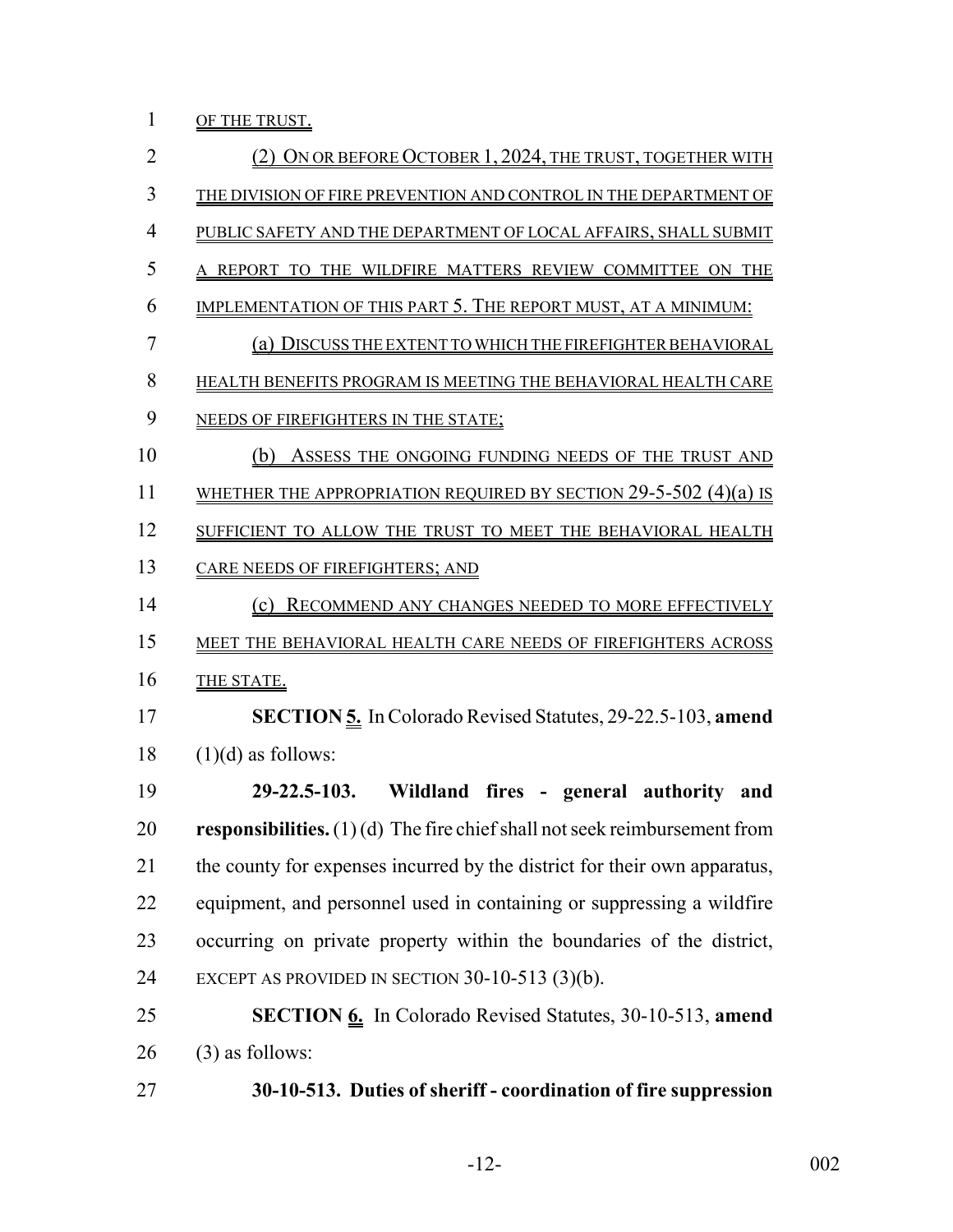**efforts for forest, prairie, or wildland fire - expenses.** (3) (a) The 2 board of county commissioners of any county may allow the sheriff, undersheriffs, deputies, municipal or county fire departments, fire protection districts, fire authorities, and such other persons as may be called upon to assist in controlling or extinguishing a prairie, forest, or wildland fire such compensation and reimbursement for other expenses necessarily incurred as the board deems just.

 (b) THE BOARD OF COUNTY COMMISSIONERS OF ANY COUNTY MAY ALLOW A FIRE DEPARTMENT, FIRE PROTECTION DISTRICT, OR VOLUNTEER FIRE DEPARTMENT COMPENSATION AND REIMBURSEMENT FROM A COUNTY FUNDING SOURCE FOR OTHER EXPENSES NECESSARILY INCURRED IN CONTROLLING OR EXTINGUISHING A PRAIRIE, FOREST, OR WILDLAND FIRE WITHIN THE JURISDICTION OR BOUNDARIES OF THE FIRE DEPARTMENT, FIRE PROTECTION DISTRICT, OR VOLUNTEER FIRE DEPARTMENT IF THE 15 CIRCUMSTANCES SET FORTH IN SECTION 24-33.5-1220 (6)(a)(I), (6)(a)(II), 16 AND (6)(a)(III) ARE MET, AS THE BOARD DEEMS JUST.

 **SECTION 7.** In Colorado Revised Statutes, 30-10-513.5, **add** (1)(c) as follows:

 **30-10-513.5. Authority of sheriff relating to fires within unincorporated areas of county - liability for expenses.** (1) (c) THIS SECTION DOES NOT PROHIBIT A COUNTY FROM REIMBURSING A FIRE PROTECTION DISTRICT, FIRE DEPARTMENT, OR VOLUNTEER FIRE DEPARTMENT FOR EXPENSES NECESSARILY INCURRED IN CONTROLLING OR EXTINGUISHING A PRAIRIE, FOREST, OR WILDLAND FIRE FROM A COUNTY FUNDING SOURCE IN ACCORDANCE WITH SECTION 30-10-513 (3)(b).

 **SECTION 8.** In Colorado Revised Statutes, 10-3-903.5, **amend** 27  $(7)(b)(I)$  as follows: